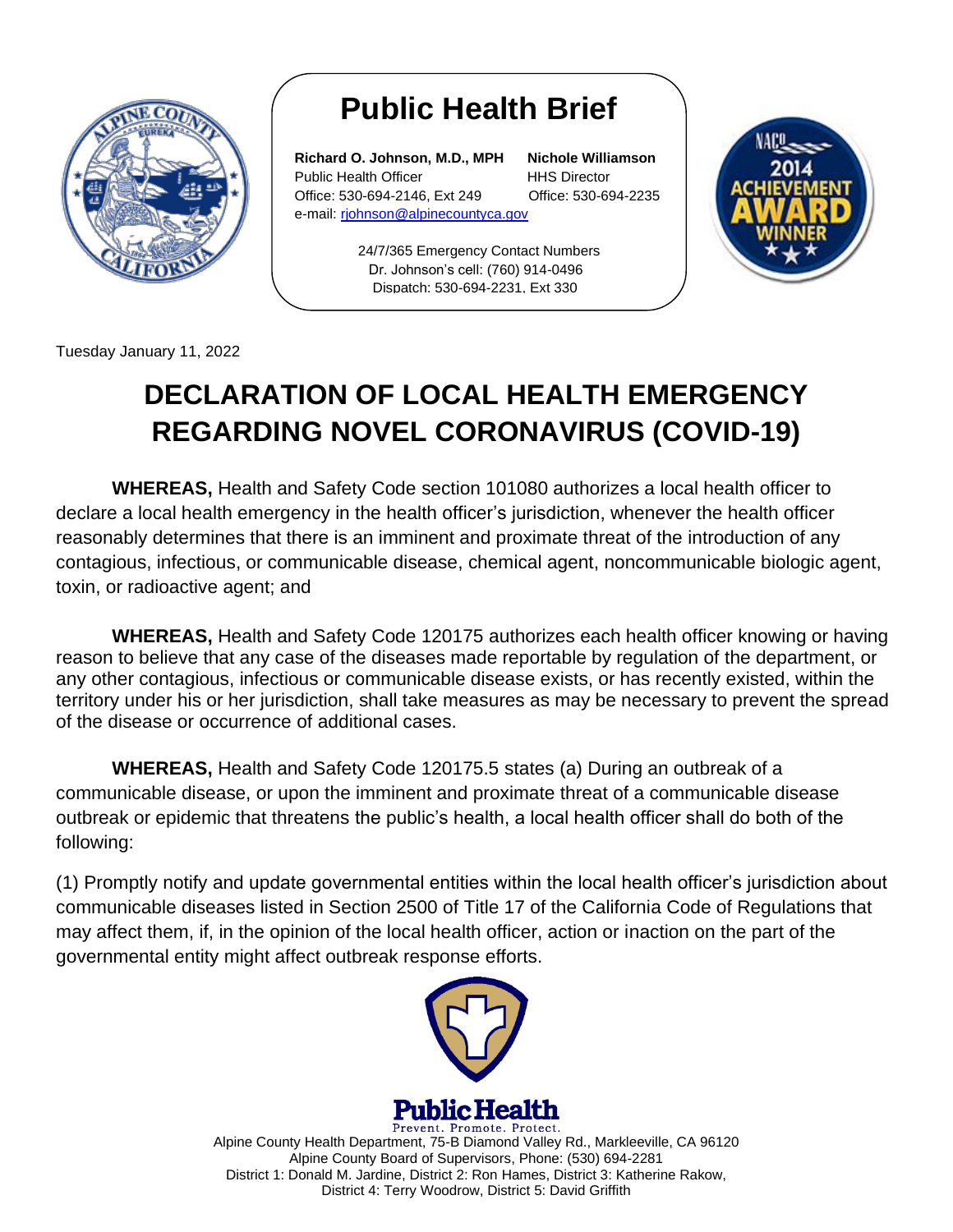(2) Make any relevant information available to governmental entities, including, but not limited to, the locations of concentrations of cases, the number of residents affected, and the measures that the governmental entities should take to assist with outbreak response efforts.

(3) In addition to the actions required under subdivision (a), the local health officer may issue orders to other governmental entities within the local health officer's jurisdiction to take any action the local health officer deems necessary to control the spread of the communicable disease.

(4) A local health officer that provides the notification and information to a governmental entity pursuant to subdivision (a), and the governmental entity that receives the notification and information, shall comply with all applicable state and federal privacy laws.

**WHEREAS,** Health and Safety Code 120176 states that during an outbreak of communicable disease, or upon the imminent and proximate threat of communicable disease outbreak or epidemic that threatens the public's health, all health care providers, clinics, health care service plans, pharmacies, their suppliers, distributors, and other for-profit and nonprofit entities shall, upon request of the local health officer, disclose to the local health officer inventories of, critical medical supplies, equipment, pharmaceuticals, vaccines, or other products that may be used for the prevention of, or may be implicated in the transmission of communicable disease. The local health officer shall keep this proprietary information confidential.

**WHEREAS,** the local health emergency shall not remain in effect after seven days from the date of this proclamation unless it has been ratified by the County of Alpine's Board of Supervisors; and

**WHEREAS,** the Health Officer of the County of Alpine makes the following findings:

The rapid emergence of the highly transmissible COVID-19 Omicron variant coupled with holiday gatherings has led to unprecedented COVID-19 case rates in Alpine County. Instead of several cases every 1-2 weeks, we are now experiencing several new cases per day, and have moved from being the only county in California considered "low risk" into the highest risk category. Those affected include those most vulnerable – the very young, the elderly, those with underlying medical conditions, and those unvaccinated or incompletely vaccinated. School facilities in Alpine County have been closed due to a high % of exposures among students and staff, and insufficient staff to sustain a safe learning environment, with only 60% of staff being completely vaccinated, and few students vaccinated. Many businesses have reported cases among staff, including several with congregate housing outbreaks. Some businesses have been forced to shut down or limit services due to lack of staff.



**Public Health** 

Prevent. Promote. Protect. Alpine County Health Department, 75-B Diamond Valley Rd., Markleeville, CA 96120 Alpine County Board of Supervisors, Phone: (530) 694-2281 District 1: Donald M. Jardine, District 2: Ron Hames, District 3: Katherine Rakow, District 4: Terry Woodrow, District 5: David Griffith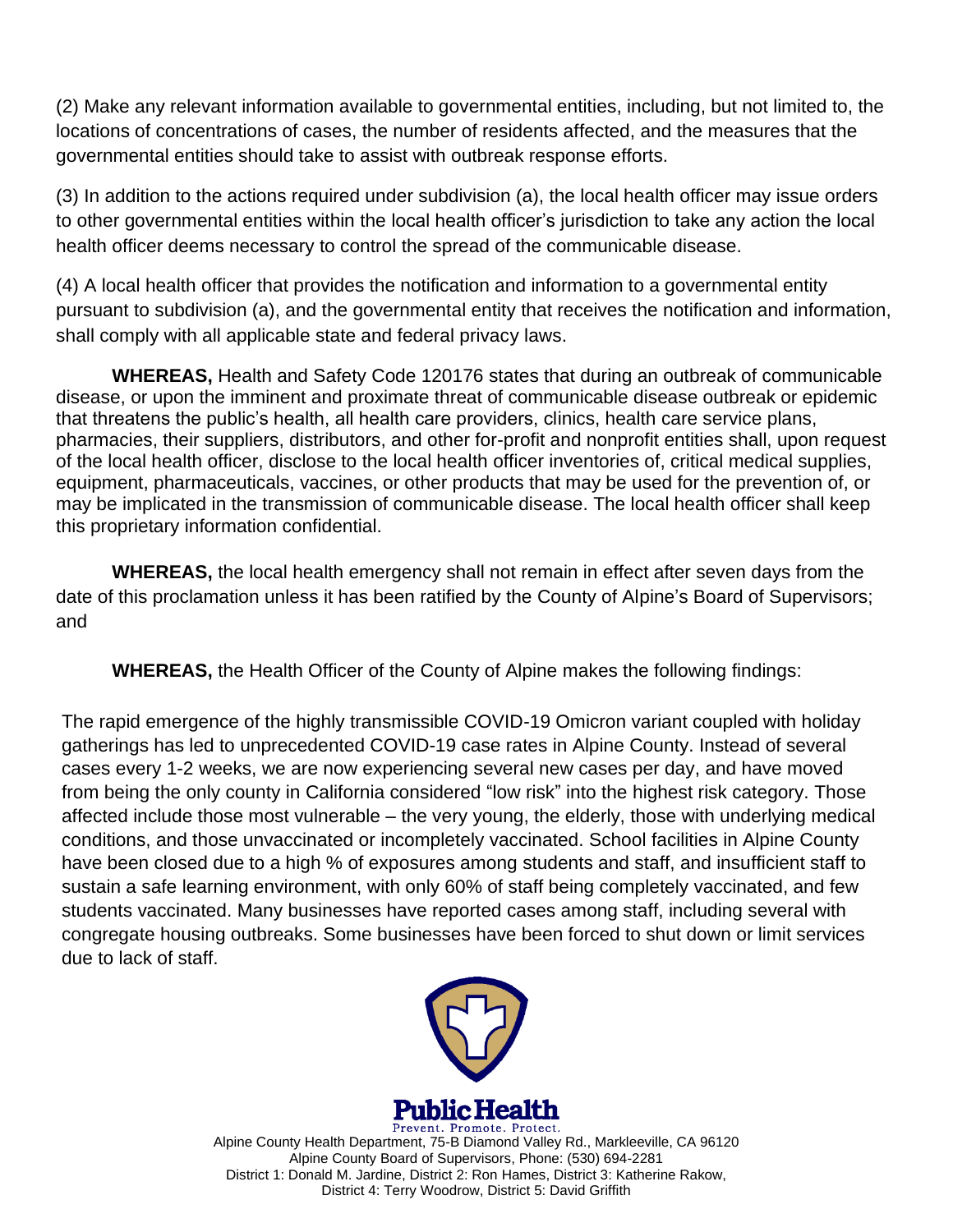While data on the Omicron variant is still emerging, it has quickly become the dominant variant in the United States. The high case rates in our region are projected to severely impact capacity in area hospitals over the next weeks. It is extremely transmissible, and the old rule of 6-feet 15 minutes of contact has been rendered obsolete. Vaccines are effective, but not everyone is eligible, and even many who are eligible have not taken advantage of the opportunity to get vaccinated or to receive their booster. Compliance with the California Masking Order is inadequate.

All individuals in Alpine County, especially those who are unvaccinated or not up-to-date with their vaccination (boosted, if eligible) and those at higher risk of severe outcomes from COVID-19, should take personal measures to reduce their risk of acquiring COVID-19. In addition to existing COVID-19 mitigation measures, including vaccination, face coverings, and testing, additional actions can help limit the likelihood of COVID-19 transmission in workplaces and public settings, and

**WHEREAS,** even though we have multiple avenues available to us in ordering testing kits for COVID-19, including PCR (the gold standard), professional antigen tests done in-house, and at-home over-the-counter (OTC) rapid tests, our supply has been insufficient to meet the demand, is now virtually exhausted, with no assurance the situation will be resolved in the near future, and

**WHEREAS,** the Health Officer of the County of Alpine does hereby find that there is an imminent and proximate threat to public health from this proliferation of COVID-19 infections in Alpine County.



Prevent. Promote. Protect. Alpine County Health Department, 75-B Diamond Valley Rd., Markleeville, CA 96120 Alpine County Board of Supervisors, Phone: (530) 694-2281 District 1: Donald M. Jardine, District 2: Ron Hames, District 3: Katherine Rakow, District 4: Terry Woodrow, District 5: David Griffith